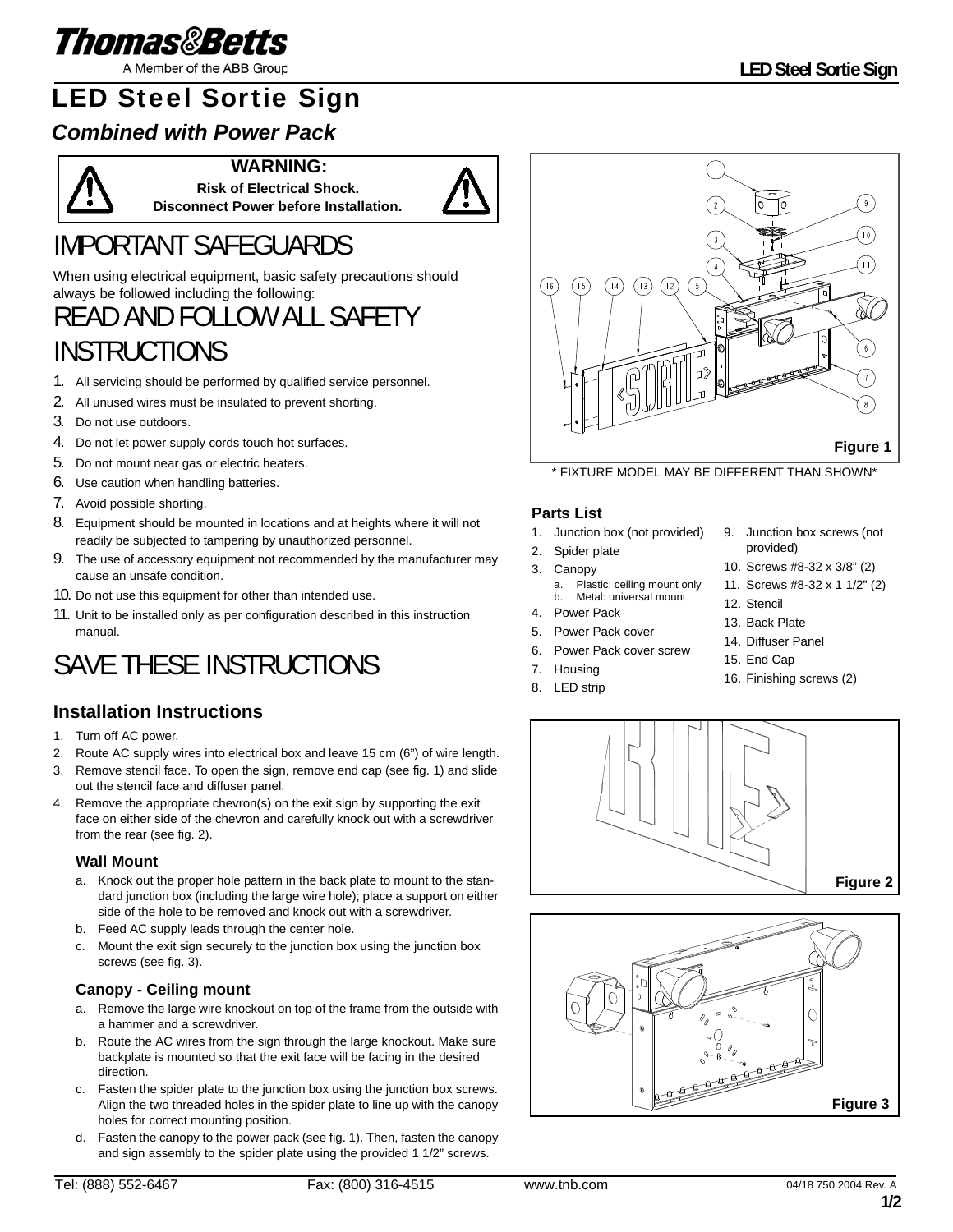

A Member of the ABB Group

### **LED Steel Sortie Sign**

#### **Canopy - End mount (metal canopy only)**

#### a. **WARNING**: NEED METAL CANOPY FOR END MOUNT INSTALLATION.

- b. For end mount installation, refer to instruction sheet included in the end mount metal canopy kit.
- c. Refer to catalog for extra metal canopy part number.
- 5. Make the proper connections: the unit accepts an input voltages of 120 and 347 VAC. **For 120VAC operations**: connect the black wire to AC line voltage (120VAC) and the white wire to neutral. **For 347VAC operations**: connect the red wire to AC line voltage (347VAC) and the white wire to neutral (see fig.4). Feed the wire into the junction box. Some models come with wire extensions to ease the connection in wall mount position. Refer to figure 4 color code to connect the extension wires.
- 6. Connect the green ground wires to the service ground or the ground connection in the junction box.
- 7. When ready to energize AC, plug in the battery connector to the circuit board. Connect the battery and turn on AC power within 6 hours.
- 8. Slide the diffuser panel, exit face and back plate, if removed, into the housing. Reinstall end cap.
- 9. Energize AC power.

#### **Deliberate AC Shutdown**

If the AC input power is intentionally turned off for more than 72 hours, disconnect one battery lead to prevent damage to battery. Isolate loose battery lead so that it cannot be inadvertently shorted.

#### **Battery Replacement**

A battery has reached the end of its useful life when it cannot light lamps for full time rating despite normal charger operation. To replace battery, first disconnect AC power to unit, open unit, disconnect battery leads, then remove it and install new battery. Make sure the red lead connected to battery positive is also connected to charger positive (+) terminal. After unit has been on charge for 24 hours at nominal AC voltage, check that battery voltage is within limits.

Refer to markings on battery or unit model for correct replacement type.

#### **Lamp Replacement**

It is important to replace burned lamp with a new lamp with the same voltage and wattage. Higher wattage will cause battery to discharge faster (less time) or overload relay. Lower wattage may not provide adequate light output.

#### **Testing**

Once every 3 months the unit should be checked and then tested for at least 30 seconds by using the test switch or disconnecting the plug or pulling the fuse or breaker. Before testing, the green pilot light should be on and the yellow high charge lamp (when supplied) will "wink on" occasionally. After the power has been restored the high charge light will stay on for several minutes then start to "wink" indicating the battery is up to full charge. Once every year the unit should be tested under simulated power failure or electrical fault condition for the time period required by the national Building Code, i.e. 30 m - 1 hr - 2 hrs. After power has been restored, unit will go on high charge for up to 24 hours. If a power failure has occurred recently and the unit worked properly, it is not necessary to perform the simulated failure. Indicate on the charts (see fig. 5) the date of the failures and/or tests performed.

#### **Caution**

The battery in this unit will hold charge until the date shown on the carton. After this date the unit must be plugged in and battery connected to charger for at least 24 hours to recharge battery. Battery shall then be disconnected. Shelf life will then be good for six months before recharging again. If the unit is not placed into service or re-charged by the date shown on the carton, warranty will be void. The AC power supply shall be unswitched, otherwise warranty will be void. This unit is designed to operate between 10°C and 30°C (50°F and 86°F). Operating temperatures outside those limits will void warranty.

**Warranty:** For the complete warranty information, please refer to the home page of our website (http://www.tnb.ca/en/products/emergencylighting/).



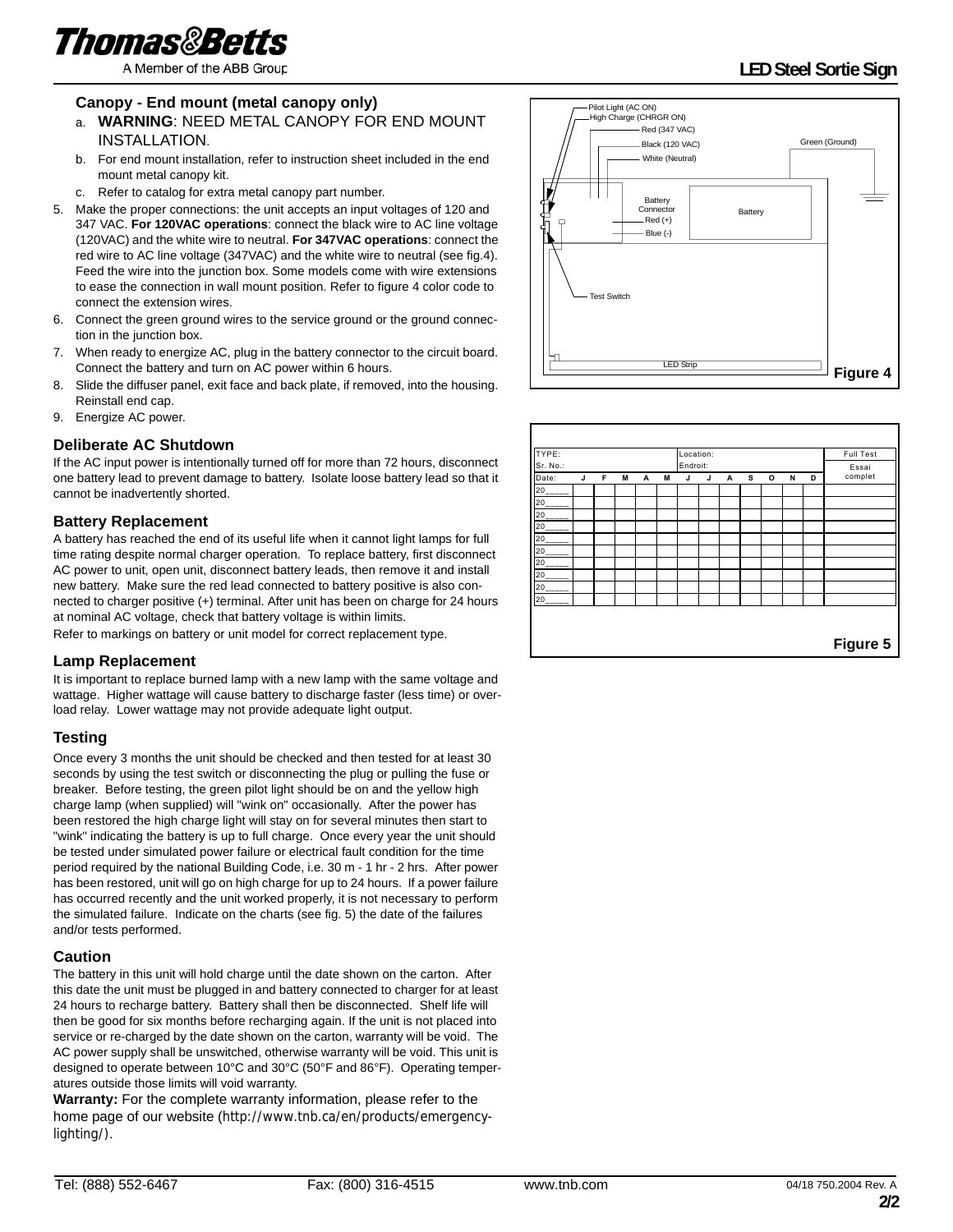

- a. Défoncer la débouchure sur le dessus du boîtier pour passer les fils; soutenir le boîtier avec des morceaux de bois autour des trous à découper. Pousser sur les découpes à partir de l'extérieur du boîtier avec un tournevis.
- b. Passer les fils d'alimentation CA par le grand trou découpé dans le boîtier. S'assurer que la plaque de fixation est montée de façon à ce que l'enseigne soit dans la bonne direction.
- c. Visser la plaque de fixation en utilisant les vis de la plant les vis de la boîte de jonction. Orienter les trous taraudés de la plaque de fixation de sorte qu'ils s'alignent avec les trous du pavillon.
- la plaque de fixer de fixation avec les vies particles is the vis 1 d. F. Fixer and the set of the set of the s 1/2".

#### **Pavillon - Montage en extrémité (pavillon de métal seulement)**

- **a. AVERTISSEMENT : LE MONTAGE EN EXTREMITE** . NÉCESSITE LE PAVILLON DE MÉTAL
- b. Utiliser la feuille d'instruction fournie avec l'ensemble pavillon de métal pour le guide d'installation du montage en extrémité.
- c. Se référer au catalogue pour les numéros de produit des ensembles de pavillon de métal pour montage en extrémité.
- 5. Effectuer les connexions nécessaires: l'unité accepte une tension de 120 et raccorder le fil noir au service de l'édifice **Pour opération à 120Vca :** 347Vca. raccorder le fil rouge **Pour opération à 347Vca :** (120V) et le blanc au neutre. au service de l'édifice (347V) et le blanc au neutre (voir fig. 4).Pousser les fils ans la boîte de jonction. Pousser les fils ana la boîte de jonction. Certains me fracevers and to model en de fils pour faciliter le raccordement en montage mural. Utiliser le code de couleur de la figure 4 pour leur connexion.
- 6. Connecter les fils verts de mise à terre au fil de mise à terre de l.édifice ou à la connexion de mise à terre de la boîte de jonction.
- 7. Lorsque l'appareil est prêt à recevoir du courant, brancher le connecteur de batterie sur la carte de circuit imprimé. Alimente le courant AO dans les six heures
- qui suivent. 8. Glisser le diffuseur de couleur, la face découpée et la plaque arrière, si elle avait été retirée, dans les rainures appropriées du boîtier. Fixer la plaque d'extrémité.
- 9. Rétablir le courant AC.

#### **Arrêt volontaire de l'alimentation de secteur**

Si l'unité est volontairement débranché pur une période de plus de 72 heures, débrancher un accumulateur pour prévenir tout dommage. Isoler les fils de l'accumulateur débranché pour prévenir les court circuits.

#### **Changement d'accumulateur**

La vie utile d'un accumulateur tire à sa fin quand ce dernier ne peut garder les lampes allumées pur la période de temps spécifiée, en aigle des opérations normales de charge. Pour remplacer l'accumulateur, couper l'alimentation de secteur, ouvrir l'unité, débrancher les fils de l'accumulateur et remplacer le par le nouvel accumulateur. S'assurer que le fil rouge  $(+)$  est branché à la borne positive  $(+)$  du chargeur. is teitriev ensuinant en sera de la tension de l'après de l'après de l'unité de l'après de l'après de le voltage de l'accumulateur se situe dans les limites normales. Se référer à la plathe sigualétique de l'accumulateur ou de l'unité pour savoir duel type d'accumulateur utiliser.

#### **Changement de la lampe**

Il est important de remplacer les lampes brûlées par de la même de même tension et de même puissance. Une lampe trop puissante entraînera une décharge trop rapide de l'accumulateur et provoquera une surcharge du relais. Une lampe de puissance trop basse ne fournira pas un bon éclairage.

#### **Essai**

Une fois ne diau mois i devra en la coint devra subie en la subie dans 10. secondes, soit en utilisant le bouton d'essai, soit en débranchant l'unité, soit en quvrant le disjoncteur ou le lusible. Avant de procéder à un é assai, la lampe témoin (verte), devrait être allumée et la lampe de haute charge (jaune) (si fournie) clignotera occasionnellement. Après la remise du courant de secteur, la lampe haute charge (rouge, restera allumée pour quelques minutes, puis clignotera pour indiquer que l'accumulateur revient à sa pleine charge. Une fois l'an, une panne de secteur

### **Enseigne Sortie en acier à DEL**





doit être simulée pour vérifier le bon fonctionnement de l'unité. La durée de cet essai devrait être tel que prescrit par le Code National du Bâtiment. i.e. 30 m, 1 hr., 2 hrs. Après la remise du courant de secteur, l'unité sera sur la haute charge pour une période de 24 heures au maximum. S'il s'est produit une panne de secteur récemment, il n'est pas nécessaire de faire une simulation. Indiquer sur le tableau (voir fig. 5) la date de la panne et/ou des tests effectués.

#### **Important**

Les accumulateurs de cette unité maintiendront leur charge jusqu'à la date indiquée sur l'emballage. Passé cette date, l'appareil devra être branché à l'alimentation de secteur pendant au moins 24 heures en veillant à ce que les accumulateurs soient branchés au chargeur et qu'ils se rechargent bien. Après cette charge, les accumulateurs pourront être entreposés pour encore 6 anté arveb étinu<sup>r</sup>. L'unité de les recharger. L'unité devra être installée ou rechargée avant la date inscrite sur l'emballage, sans quoi la garantie sera annulée. Le circuit alimentant l'unité d'urgence devra être muni de disjoncteur ne pouvant être débranché manuellement, faute de quoi la garantie sera annulée. L'unité O°OE te O°O1 entre is des températures entre 10°C et 30°C (50°F et 86°F). Utiliser l'appareil hors de ces limites annule la

garantie. Pour obtenir des informations complètes sous la **Garantie:** garantie, SVP référez-vous à la page d'accueil de notre site web (http://www.tnb.ca/fr/produits/eclairage-de-secours/).

**2/2**